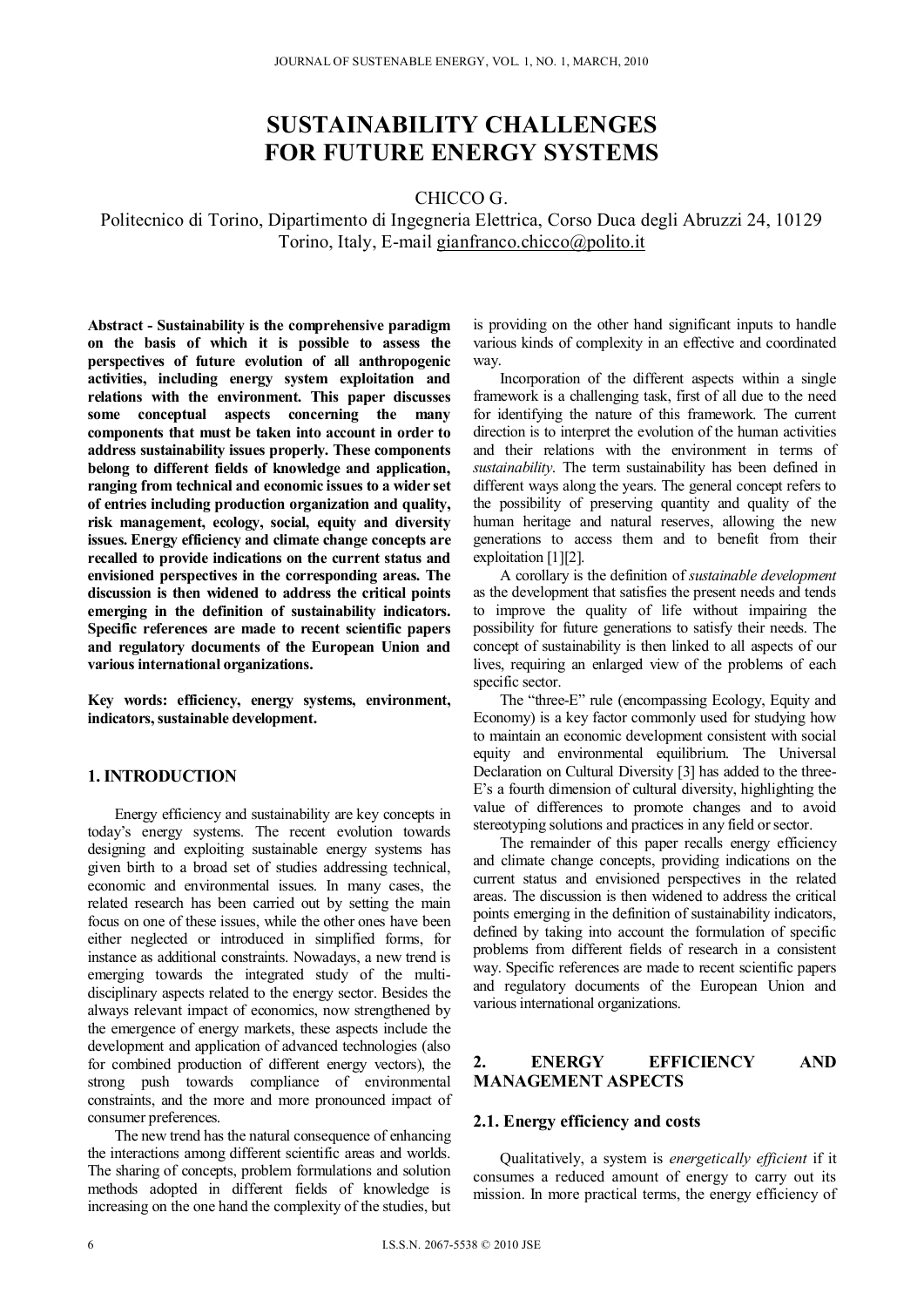a system is not evaluated in absolute terms, but it comes down from *comparing* the performance of different systems, either among them or against a conventional system taken as reference. Thus, the best system in energy efficiency terms is the one that consumes less energy to provide the *same useful output* with respect to all other systems to which it is compared.

However, this kind of definition of energy efficiency is merely technical and is not directly related to costs. Energy efficiency and overall costs (e.g., for investment, operation and maintenance) are typically conflicting objectives, being it necessary to increase the costs to get energy efficiency benefits. In some cases, for instance in the presence of constant fuel supply prices, the link between *operation* costs and energy efficiency could be more direct, being it possible to decrease the fuel supply costs by increasing energy efficiency. Yet, if the fuel supply prices are variable in time, this link becomes less direct. In fact, considering the same energy consumption, for instance a consumption of short duration occurring within a single period with low fuel prices would be more convenient than a consumption in a longer period in which the fuel price is partially higher.

#### **2.2. Advances on energy management**

Effective energy management is one of the keys to enhance efficiency and to promote sustainability of energy applications in all sectors of activity. The relevant figures are the *energy manager*, responsible for the conservation and rational use of energy, and the *energy auditors* who control that the recommended practices are actually and correctly implemented. In the European Union, the Directive 2002/91/EC (Art. 10) indicates that in the Member States the certification and the elaboration of recommendations have to be carried out in an independent way by qualified and recognized experts. Furthermore, according to the Directive 2006/32/EC (Art. 8) the Member States ensure, where necessary, appropriate qualification and certification systems for the providers of energy services, energy analyses and means for energy efficiency improvement. Concerning *energy audit* practices, the European standard "*Energy efficiency services – Definitions and requirements*", is in course of preparation (and is currently at the stage of project standard prEN 15900:2009).

In 2003, CEN and CENELEC created the Advisory Joint Working Group (JWG) "Energy Management" to define the current status of the technical standards and to assess the need for releasing new standards concerning energy management. After the analysis of national reports on legislation and technical standards in force or under preparation, the JWG prepared some recommendations highlighting priorities referred to energy service companies (ESCo), energy managers and experts, energy management systems (EMS), and energy efficiency and savings calculations. In 2006, two Task Forces were created, namely, the CEN/CLC-Task Force 189 -"Energy Management" to develop standards on ESCo, energy managers and experts and EMS, and the CEN/CLC-Task Force 190 to develop standards on

energy efficiency and savings calculations. Furthermore, the CEN/CLC-Sector Forum on Energy Management continued the activity of the previous JWG. In 2009 the EN 16001:2009 "*Energy management systems*" was issued to extend the fields covered by standards with respect to the ISO 9001 "*Quality management systems - Requirements*" and the ISO 14001 "*Environmental management systems*" [4].

The EN 16001:2009 is based on the principle of continual improvement, according to which the energy policy requirements affect planning, implementation and operation strategies, whose application results are subject to a process with checking, preventive and correcting actions (also on the basis of monitoring and measurement results) within an internal audit. The audit results are then subject to management review to determine the energy policy update.

# **2.3. Energy efficiency in buildings and industrial applications**

Improving energy efficiency is a classical objective. However, the ways for achieving improvements highly depend on availability of technical solutions at acceptable costs. The presence of incentives set up by regulatory bodies and legislation can be highly beneficial to direct the decision of the users towards upgrading their systems, overcoming the bent for leaving the situation as it stands.

In *buildings*, the current trends refer to reducing specific consumption  $(kWh/m<sup>2</sup>)$  and increasing local energy production (in particular from renewable sources). More specifically (Fig. 1), the reduction in the specific energy consumption, initially very low due to some inertia to change the current situation, can be envisioned to become more steep as a result of the application of specific regulation and/or market conditions, also with incentives to technology modernization. After a massive introduction of new and more efficient solutions, again the specific consumption reduction in time could become less pronounced. Concerning local energy production, the initial situation has almost no local generation, and the expected trend is to progressively increase the installation of local generation units. Conceptually, following the trends indicated in Fig. 1, it is possible to qualitatively envision a *break-even* condition, corresponding to the equality between total energy input to and output from the building. Beyond this break-even condition, the building could even become a net energy producer. However, this global analysis makes no distinction among the different forms of energy. As such, the break-even condition does not mean that the building is energetically independent of any energy source at any time. While a net production of electricity is likely to be envisioned, in particular in some hours of the day, for the other energy vectors the situation is far more complex, also depending on the activity carried out inside the building. Examples of buildings requiring very low amount of energy for space heating or cooling are the *passive houses* developed according to the concepts first introduced by Adamson and Feist in 1988, leading to successive applications [5].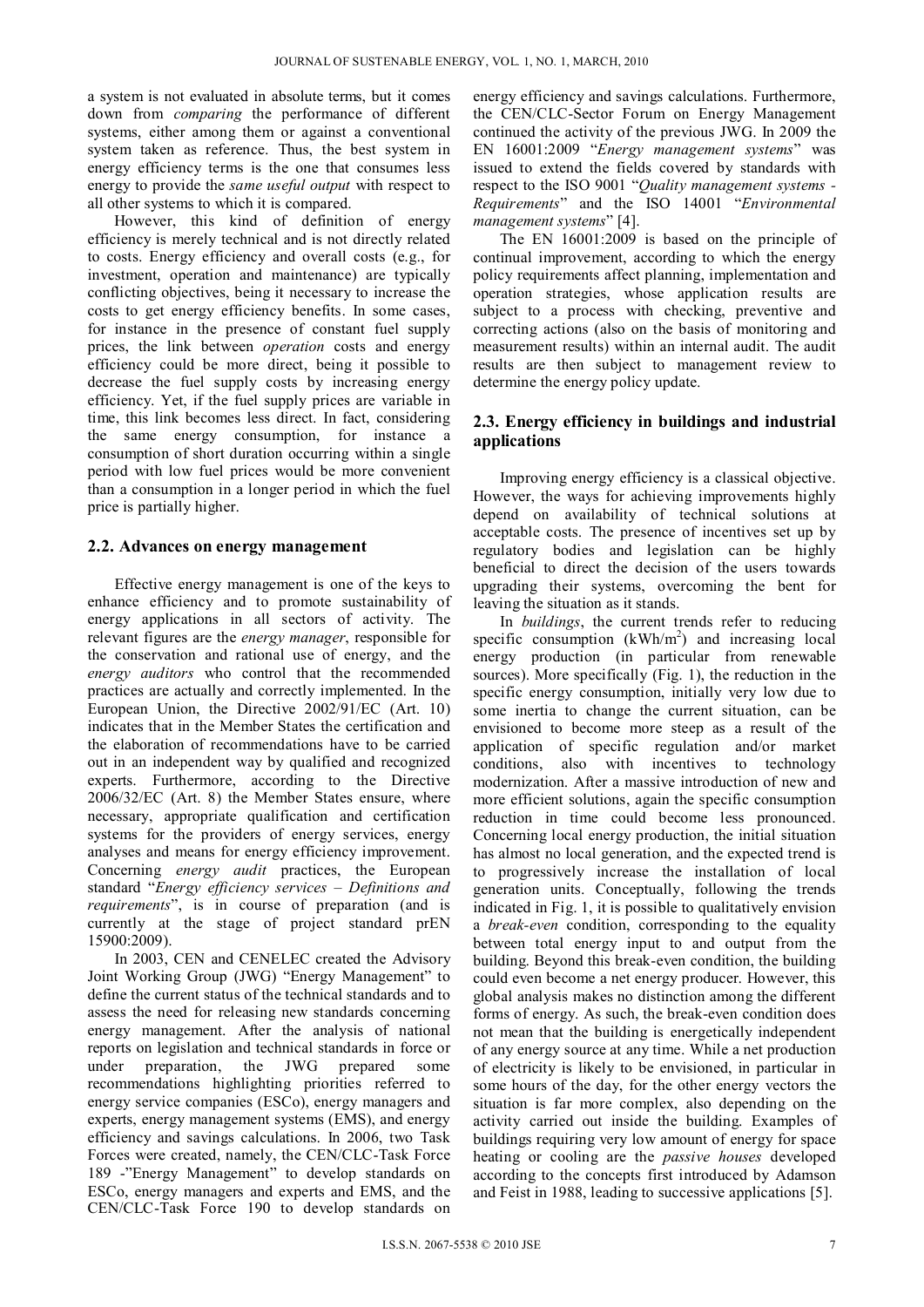

**Fig. 1. Qualitative evolution of specific energy consumption and local production in buildings**.

More specifically, the perspectives to *reduce energy consumption* in buildings are based on a number of items, such as:

- modernization of the *envelopes* (thermal isolation, windows, natural ventilation in summertime, protection to summer solar radiation, exploitation of the winter solar radiation, etc.);
- energetic *qualification* of the buildings and development of architectural solutions to increase natural lighting inside the buildings, study of effective strategies of air exchange within the ambient, energy management through effective variation in time of the reference temperatures of the control systems; in particular, *energy certification* of buildings is addressed by the European Directives 2002/91/EC and 2006/32/EC, with the objective of establishing quality levels depending on the total energy consumption expressed in  $kWh/(m^2*)$  year);
- use of high-efficiency *boilers* and *air conditioning* systems (substitution of earlier technologies with most efficient ones and adoption of energy management systems for a more rational energy usage, with timers and control based on climatic variables);
- modernization of *lighting* systems (with elimination of incandescent bulb lamp in the EU since 2011, use of high-efficiency lamps and lighting control systems);
- modernization of the *white appliances* (e.g., use of class A+ appliances);
- accurate *maintenance* of appliances and equipment according to the requirements of standards and good practices;
- *education* of the users towards more sustainable behaviour, by enhancing the users' knowledge on the most convenient nodes of operation of the set of appliances with relatively high consumption, assisting the users in the choice of the most suitable tariff option according to their needs, stressing the importance of correct maintenance of equipment and installations, and making the users aware of the importance to avoid keeping the devices in stand-by mode when not used.

The perspectives to *increase local energy production* refer to electricity (from photovoltaic systems, or micro-wind where applicable), heat (from solar thermal systems), combined production of electricity and heat through microcogeneration systems, use of heat pumps for production of heat from electricity or cooling from heat, multi-generation solutions with internal recovery of different forms of energy to increase global system efficiency, waste exploitation for energy use, and in perspective the possible integration of electric and hybrid vehicles in the energy system. Further benefits may come from effective management of the local

production systems and from the revision of the energy supply contracts.

However, the way to ensure proper sustainability is long. In order to meet the sustainability objectives by 2050, the primary energy consumption per capita in the residential and tertiary sectors should reduce to about one half in the EU-27 and to less than one fourth in the U.S.. In practice, the increase in the energy per capita occurred in over 140 years should be reabsorbed in the next forty years. This scenario is worsened by the population increase and by the trend towards increasing the share of population who will live in large urban areas or megalopolies with millions of inhabitants. Development and management of these urban areas, not only in energy terms, is one of the key challenges to be addressed to ensure a sustainable future for humanity.

In *industrial applications*, the variety of solutions makes it necessary to identify the specific energy characteristics of each application to study the most efficient way to address energy efficiency issues. The perspectives mainly refer to the use of new and more efficient technologies (starting from electric motors), the restructuring of the production processes (with particular attention to energy management issues and adoption of adequate control systems), fuel replacement and development of suitable techniques for managing combined production from different energy vectors.

Significant benefits on enhancing energy efficiency through primary energy saving, accompanied with reductions in network losses and GHG emissions, can be obtained by exploiting combined production of different energy vectors, from cogeneration or multi-generation, managing the energy vectors within the local energy system and interacting with external energy networks [6][7][8]. As such, promoting high-efficiency cogeneration based on useful heat demand has been considered a priority in the European Union. Efficient use of cogeneration has the further benefits of contributing to enhance energy supply security (also through resource diversification and international cooperation) and to increase competition through new entities entering the market as vendors of technologies, energy suppliers or managers. On these aspects, the Directive 2004/8/EC [9] deals with *highefficiency cogeneration* as simultaneous generation in one process of thermal energy and electrical and/or mechanical energy, providing primary energy saving with respect to the separate production of the same energy outputs (evaluated through conventional reference efficiencies [10]). The Directive 2004/8/EC also recalls the attention on the maintenance of the cogeneration units in order to obtain durable benefits. The provenience of high-efficiency cogeneration can be indicated by a guarantee of origin, that has to remain separate from the possibility of exchanging energy efficiency certificates in the corresponding markets [11]*.*

#### **3. THE ROLE OF ENVIRONMENT**

#### **3.1. Environmental issues**

Environment is one of the key components of sustainability. Many aspects referred to environment are recalled on any sustainability criterion or analysis. Among them, ecology and climate change are most addressed.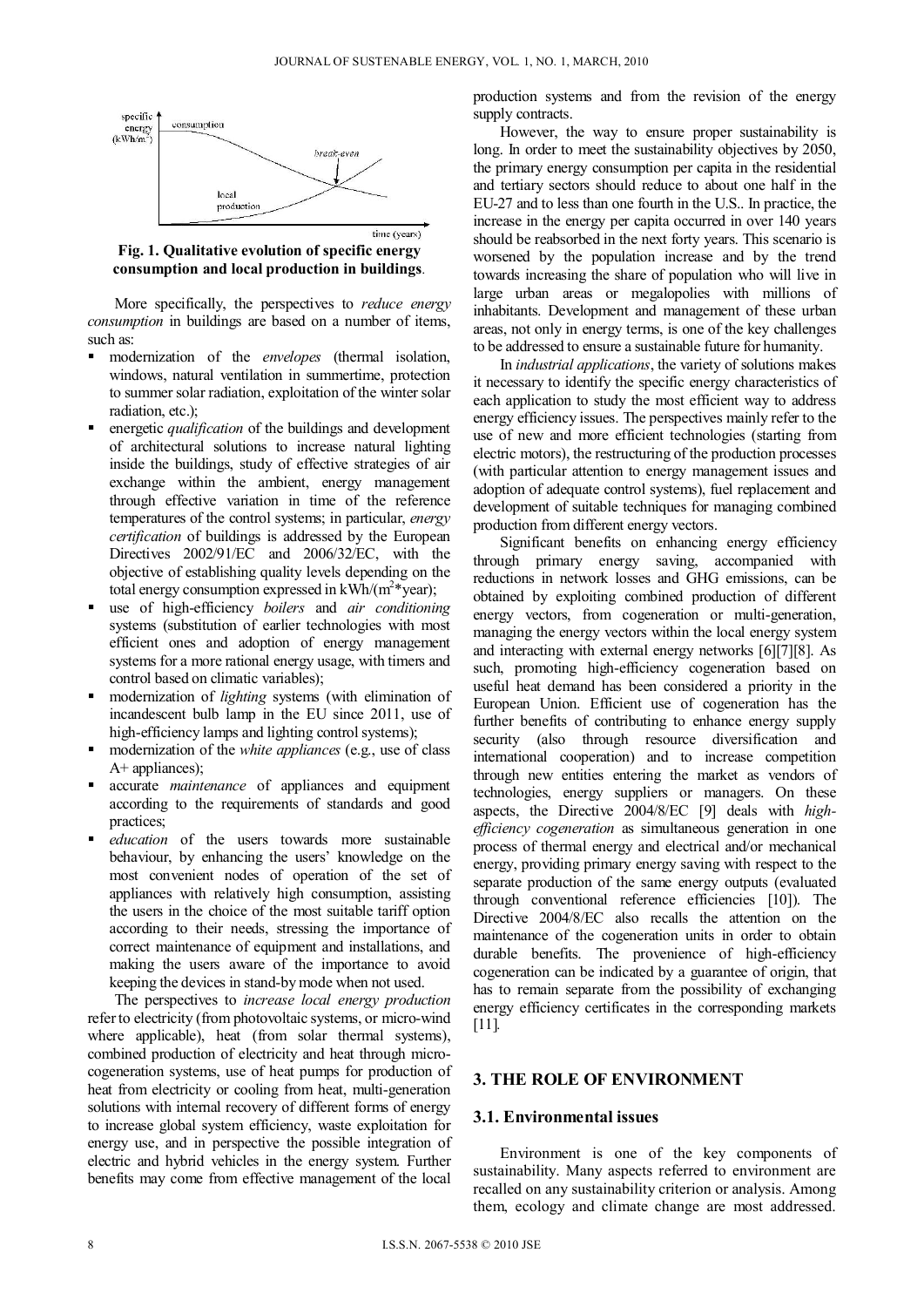Concerning the phenomena occurring in the atmosphere leading to climate change, the major issues are related to two aspects of different nature, that have to be addressed in a distinct way:

- *ozone layer depletion*: in the stratosphere (second layer of the atmosphere over the ground, with altitudes from about 8-20 km up to about 50 km), the ozone layer protecting the Earth from the harmful effects of the ultraviolet rays UV-B coming from the Sun can be damaged by substances containing chlorine and fluorine;
- *global warming* (*greenhouse effect*), due to the effect of some gases that allow the solar radiation to enter the atmosphere, but maintain within the atmosphere the radiation emitted by the ground surface after its warming, or diffuse, absorb and re-emit the infrared radiation (as heat).

## **3.1.1. Ozone layer depletion**

The measures to reduce the phenomena leading to ozone layer depletion have been indicated in the Montreal Protocol, an international treaty signed on 16 September 1987, in force since 1 January 1989 and successively updated. The Montreal Protocol establishes the reduction in the production and use of substances containing chlorine and fluorine, defining seven categories of halocarbons and setting up for each category an action plan to dispose of or eliminate the substances, with precise temporal deadlines. For instance, chlorofluorocarbons (CFCs) used in refrigeration systems as cooling agents must be totally phased out before 2030. The Montreal Protocol has been actuated in the EU in 1994 with the Regulation 3093/94/EC, then substituted in the year 2000 by the Regulation 2037/00/EC. Among the other measures, the CFC phase-out limit has been anticipated to 1 January 2015.

#### **3.1.2. Global warming**

The variations in the average temperatures of the globe in the post-industrial era show an unprecedented trend to increase with respect to pre-industrial values. Looking at the individual years, the average temperatures show either increase or reduction with respect to the previous year, but the main aspect is the global increase trend shown for the 5-year or 10-year average temperatures [12].

In 1998 the United Nations formed the Intergovernmental Panel on Climate Change (IPCC), with components of the World Meteorological Organization (WMO) and of the United Nations Environment Programme (UNEP). In 2007, the IPCC together with Al Gore received the Nobel prize for Peace.

Among the results obtained, in 1990 the IPCC indicated that also  $CO<sub>2</sub>$  contributes to the natural global warming. In 1995, the IPCC defined the Global Warming Potential (*GWP*) of the greenhouse gases (GHG), measuring the contribution of the GHGs to the greenhouse effect. The GHG list includes Carbon dioxide  $(CO_2)$ , Methane  $(CH_4)$ , Nitrous oxide  $(N_2O)$ ,

Hydrofluorocarbons (HFCs), Perfluorocarbons (PFCs) and Sulphur hexafluoride  $(SF_6)$ .

Technically, the *GWP* is the integration in a time period of the radiant impact (expressed by the level of atmospheric damage) produced by the release of 1 kg of gas. The *GWP* is expressed in relative terms with respect to the one of  $CO<sub>2</sub>$ . Among the GHGs, the  $SF<sub>6</sub>$  has the highest GWP (24900), also with a duration of about 3200 years before its elimination.

However, notwithstanding  $SF<sub>6</sub>$  is the worst-ranked GHG, owing to its particularly stable molecular structure that leads to very effective absorption of the infrared radiation as heat, SF<sub>6</sub> does *not* contribute to the ozone layer depletion. In fact, due to its spectrum of ultraviolet rays absorption,  $SF_6$  can be activated only at distances from the ground over about 60 km (in the mesosphere), higher than the about 50 km limit of the stratosphere in which the ozone layer does exist. Furthermore,  $SF<sub>6</sub>$  does not contain the main element responsible of the ozone destruction (chlorine). These aspects make the conceptual differences among ozone layer depletion and global warming more evident.

A specific aspect concerning global warming is the main interest to  $CO<sub>2</sub>$  as harmful GHG, even though its *GWP* is largely lower than the one of other GHGs. In particular, the GHG effect of  $SF_6$  has to be evaluated by taking into account that the concentration of the  $SF<sub>6</sub>$  used in the world is currently very low (even though it increases of some per cent each year). Estimations of the global warming due to  $SF_6$  by 2100 indicate a temperature increase lower than 0.02°C [13]. Conversely, estimates of IPCC and other organizations indicate significant increases in the average temperature of the globe also in the case of drastic reductions of  $CO<sub>2</sub>$  emissions in the next future (Table 1). In particular, even with a reduction of over 60% of the emissions in the year 2050 with respect to the year 2000, an average temperature increase over 2°C is expected. The problem is the *persistence* of the GHGs in the atmosphere for very long time periods (centuries or thousands of years), according to which no GHG decay is expected in the next centuries and the problems are then caused by *cumulative* emissions. In practice, the anthropogenic  $CO<sub>2</sub>$  (and GHG) emitted in the post-industrial period has been excessively high with respect to the amount of  $CO<sub>2</sub>$  absorbed in the natural cycles, thus affecting the natural equilibrium existing in the pre-industrial era and creating an unbalance towards global warming.

|  | Table 1. CO <sub>2</sub> emissions and global warming. |  |  |  |
|--|--------------------------------------------------------|--|--|--|
|--|--------------------------------------------------------|--|--|--|

| $CO2$ emissions increase in the | global average       |  |
|---------------------------------|----------------------|--|
| year 2050 with respect to the   | temperature increase |  |
| year 2000                       | [°C]                 |  |
| $-85\% \div -60\%$              | $2.0 \div 2.4$       |  |
| $-60\% \div -30\%$              | $2.4 \div 2.8$       |  |
| $-30\% \div +5\%$               | $2.8 \div 3.2$       |  |
| $+5\% \div 60\%$                | $3.2 \div 4.0$       |  |

From Table 1 it is evident that the situation remains highly problematic even by drastically reducing the  $CO<sub>2</sub>$ emissions in the next future. The solution has to be addressed by establishing effective measures for emission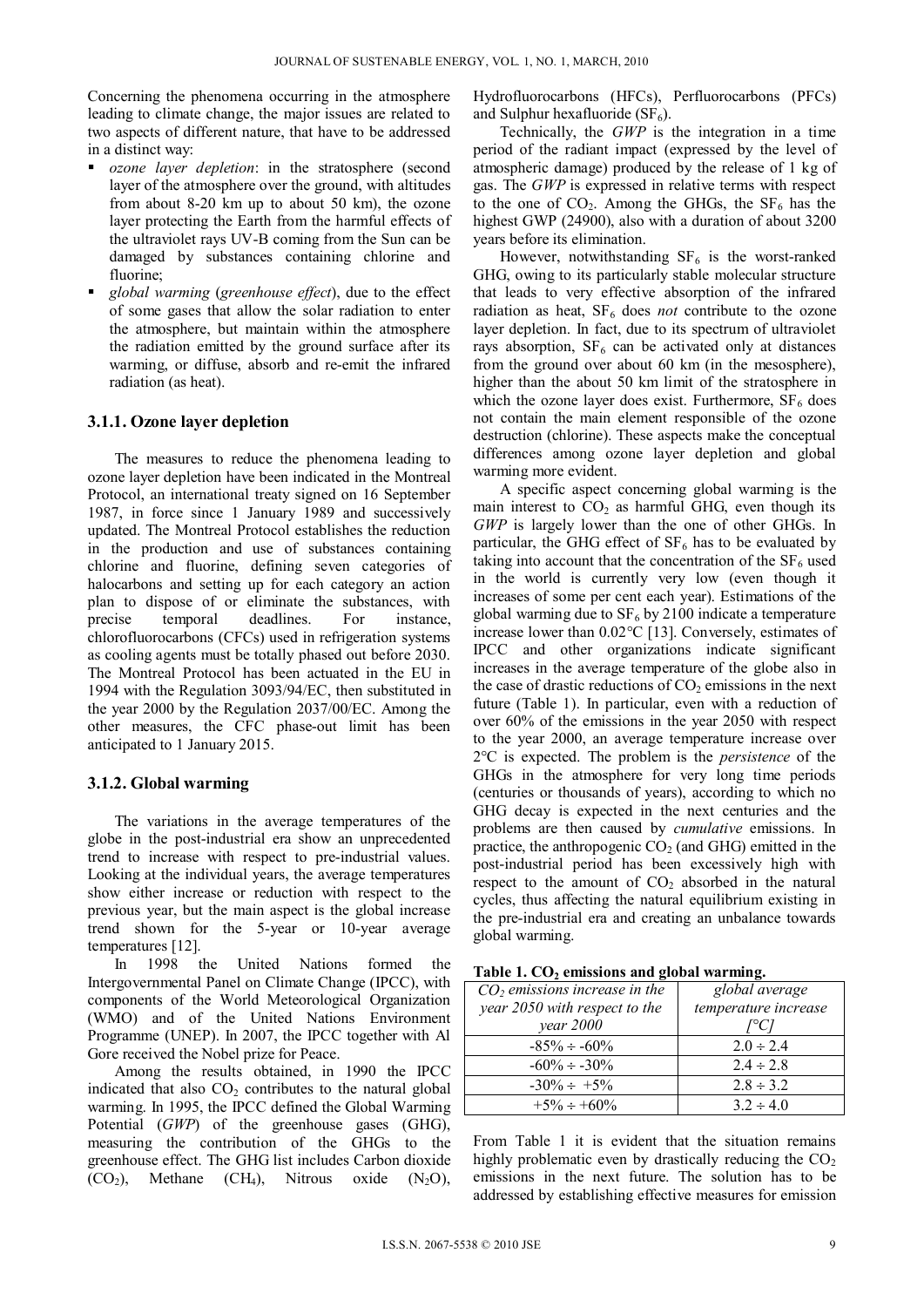reduction and a path to apply these measures in a relatively fast way.

## **3.2. Climate change and international treaties**

The framework set up by the United Nations to address climate change issues resulted in the Kyoto Protocol, approved in December 1997 by a number of Parties [14]. The Kyoto Protocol contains quantitative actions to reduce GHG emissions. In particular, Article 20 states that each Party is commended to study and activate policies aimed at:

- improving energy efficiency in various sectors of the economy;
- avoiding GHG formation by promoting ecocompatible agriculture and controlled use of forestry;
- researching, implementing and improving the technologies for using renewable resources and for abating  $CO<sub>2</sub>$  and acoustic pollution;<br>progressively reducing or eliminating market
- progressively reducing imperfections, withdrawing incentives, fiscal discounts and funding to the sectors with high  $CO<sub>2</sub>$ production;
- promoting measures for limiting the anthropogenic GHG emissions produced by human activities.

The Kyoto Protocol indicated a GHG emission reduction target for the period 2008-2012 of at least 5% with respect to the levels of the year 1990. For this purposes, a number of nations (indicated in the Annex I) were applied a cap on GHG emissions, expressed in per cent with respect to the values of 1990. Cap values equal to or higher than 100% indicate that the conditions imposed are satisfied. The mechanism leading to emission reduction is based on the definition of Assigned Amount Units (AAUs), each of which corresponds to 1 tonne of equivalent  $CO<sub>2</sub>$ . The global emission limit defines the maximum number of AAUs assigned. Globally, the emissions in the nations considered must not exceed the maximum number of AAUs assigned. The AAUs have then been partitioned among the territories. For instance, for the European Union with 15 Member States (EU-15), in 1997 the assignment was of 3924 Mt of equivalent  $CO<sub>2</sub>$ .

The rationale for global warming reduction is that the problem is indeed considered on the *global* scale, so that any measure adopted in any part of the globe is considered to lead to positive effects.

Besides the national measures for obtaining emission reduction, the Kyoto Protocol established the possibility of inserting in the GHG emission balance a maximum amount of emissions due to natural  $CO<sub>2</sub>$  sequestration by means of carbon sinks (e.g., forests), as well as the possibility of adopting market-based emission trading mechanisms in the forms of Clean Development Mechanisms and Joint Implementation (producing credits based on the environmental benefits obtainable though actions carried out in developing countries, subject to specific approval).

In synthesis, besides the AAUs, different marketable solutions have been introduced to respect the emission reduction obligations:

- RMU (*Removal Unit*) assigned on the basis of the GHG absorbed by means of activities of Land-Use, Land-Use Change and Forestry (LULUCF);
- ERU (*Emission Reduction Unit*), obtainable through Joint Implementation in the Annex I countries;
- CER (*Certified Emission Reduction*), obtainable by actuating Clean Development Mechanisms in the countries not included in the Annex I.

The European Environment Agency (EEA) report [15] indicates that not all EU-15 countries reduced the emissions per capita by 2008. The overall emission reduction per capita was 6.2%, while the EU-15 target is 8% reduction by 2012.

The Technology Perspectives 2008 document of the International Energy Agency (IEA) [16] updated the numbers of a problematic situation and expresses some hopes for signing a new treaty with wide international cooperation during the Copenhagen meeting (November 2009). However, the Copenhagen meeting put into evidence a situation with enormous problems and failed in finding out suitable solutions. As a matter of fact, during the Copenhagen meeting it was clear that the expected growth in the energy demand to and over 2030 will prevailingly occur in China, India and countries not belonging to the Organisation for Economic Co-operation and Development (OECD), while the expected demand in OECD countries will experience (relatively) a very limited growth. The  $CO<sub>2</sub>$  emissions will substantially grow in the non-OECD countries as well. The major issue is that non-OECD countries start from a level of industrialization and modernization much lower than the OECD ones, and are not likely to stop their growth until reaching better welfare conditions, to some extents comparable with the ones of the OECD countries. On the other side, to balance the demand growth in the other part of the world, the OECD countries should renounce to most of their welfare and abate their consumption drastically. As such, no agreed response has been found in the Copenhagen meeting. This situation clearly emerges as a global sustainability issue.

In climate change terms, the IEA total  $CO<sub>2</sub>$  emission forecasting show that, starting from the 2005 levels, the expected trend with no additional measure activated (baseline case) would lead to a significant increase of the equivalent  $CO<sub>2</sub>$  emissions in 2050. This situation is clearly not sustainable in terms of growth of the average temperature of the globe. A reasonably minimum objective has been indicated in limiting the average global temperature rise to 2°C to 2050. This corresponds to the scenario called 450, in which the concentration of equivalent  $CO<sub>2</sub>$  in the atmosphere in 2050 does not exceed 450 ppm and the total amount of emissions does not exceed 14 Gt of equivalent  $CO<sub>2</sub>$ . This objective (also identified as Blue map) could be reached by applying starting from today a strategy composed of different types of solutions, whose impact in the scenario 450 has been estimated. These solutions include the adoption of carbon capture and storage (CCS) systems (that could indicatively provide 9% of the emission reduction from the industry and transformation sector, and another 10% of the reduction in the power generation sector), nuclear power (6% of the reduction), renewable sources (21%), efficiency improvement and fuel switching in power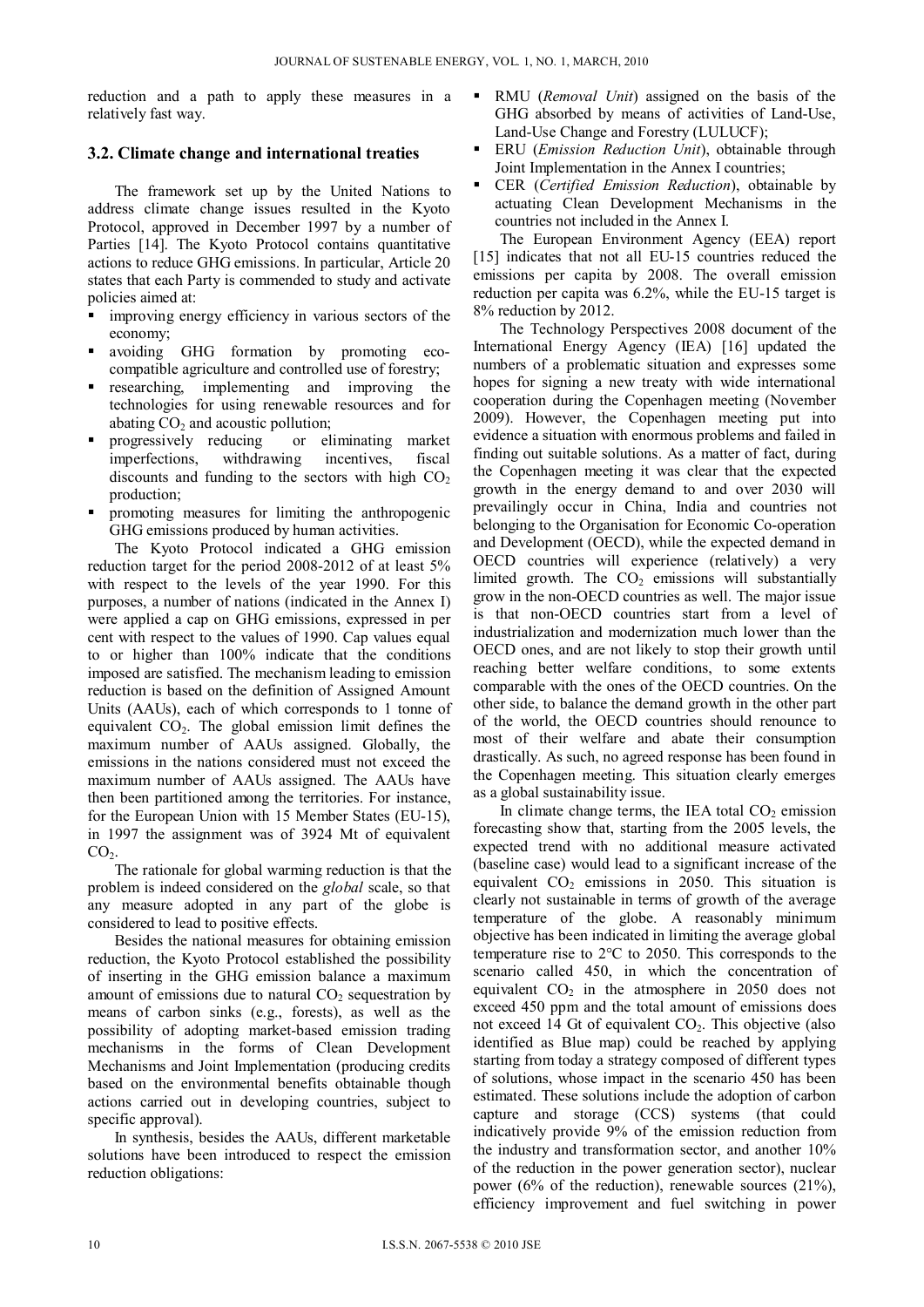generation (7%), end-use fuel switching (11%), and efficiency improvement in end-use electricity (12%) and end-use fuel (24%).

#### **3.3. The EU Emission Trading System**

The Kyoto Protocol decisions have been adopted in the European Union through the Directive 2003/87/EC, in force since 2005, introducing the emission trading system (EU ETS). This Directive contains an agreement for burden sharing. Each EU-15 country has been assigned a permission (European Union Allocation, EAU). Each EAU corresponds to 1 tonne of equivalent  $CO<sub>2</sub>$ .

The EU ETS system has been ruled in two phases, the first one covering the period 2005-2007, and the second one covering the period 2008-2012. EAUs are used in the first phase. In the second phase, the EAUs are converted into AAUs, and the other market schemes are made consistent with the Kyoto Protocol indications.

The EU ETS adopts a *cap and trade* strategy, with definition of the environmental objectives and of the maximum amount (*cap*) of allowed emissions, corresponding to the release of the emission allowances, also giving the possibility of buying and selling the emission allowances in a dedicated market (*trade*).

## **3.4. Climate and energy: the European Union strategy**

Recent activities of the European Union produced the *climate-energy package* (also known as 20-20 to 2020) defined on 12 December 2008. This package set up the objectives to be reached to 2020 by the EU-27, consisting of:

- unilateral decision of reducing GHG emissions of 20% with respect to the ones at year 1990, with possible upgrade to 30% in case of approving further international agreements;
- reach the production of 20% of the final energy consumption by means of renewable energy sources (RES);
- guarantee that at least 10% of the fuel consumed in transport is formed by bio-fuel.

In order to reach these objectives, energy efficiency improvements are necessary. The related objective (initially included in the Action Plan for energy efficiency as 20% reduction in energy consumption by 2020 [17]) has not been included in the final version of the Directive, being implicitly included in the other objectives.

The climate-energy package contains various proposals of Directives, among which the revision of the EU ETS, the rulemaking for  $CO<sub>2</sub>$  reduction outside the ETS borders in the EU-27, based on effort-sharing rather than burden-sharing principles [18], and other Directives on RES with bio-fuels,  $CCS$ ,  $CO<sub>2</sub>$  emissions of vehicles and environmental quality of fuels.

The UE ETS system in its current version involves about ten thousand industrial plants, among which power plants, refineries and steel factories, summing up about one half of the  $CO<sub>2</sub>$  emissions in the EU. In the revision of the EU ETS, the issues addressed are the extension of the field of application from  $CO<sub>2</sub>$  to other GHG and to all the main fonts of industrial emission, the substitution of the national plans of assignment with auction mechanisms or free assignment with unique rules for the whole EU, the reduction of the rights introduced in the market each year to reduce the emissions covered by ETS by 2020 of 21% with respect to the 2005 levels. Furthermore, an integral auction mechanism is foreseen for the electricity generation sector, responsible of the largest part of the emissions, already at the starting of the new system in 2013, while for the others productive sectors the transition to the integral auction should be gradual, up to its full usage in 2020.

## **3.5. Emission reduction in multi-generation systems**

In thermally-driven applications, the energy efficiency benefits of exploiting combined production of different energy vectors (cogeneration and multigeneration) may also correspond to environmental benefits [19]-[23]. A basic distinction occurs between the *global* emissions of pollutants considered on the overall scale such as GHGs, and the *local* emissions of pollutants impacting on various receptors, and in particular on the human health, within a delimited zone (for instance, an urban area). These two types of emissions call for specific modelling, for instance, by using the emission factor model based on the output-related specific emissions of pollutant (g/kWh) [19]-[21] to formulate suitable emission balances [24]. Explicit consideration of emission reduction benefits that can be obtained through combined production of different energy vectors is still lacking in international regulations [25]. However, dedicated indicators have been formulated by exploiting formal analogies between energy efficiency and emission reduction [26][27].

# **4. ENERGY, ENVIRONMENT AND SUSTAINABILITY INDICATORS**

#### **4.1. Environmental indicators**

In 2002 the European Council characterized some environmental indicators to be included in overall structural indicators aimed at verifying the strategy to make the EU economy competitive, dynamic and capable to ensure a sustainable growth [28]. These indicators are partitioned into four groups, namely:

- 1. indicators for which in 2002 there are available and reliable data;
- 2. indicators for which the data available in 2002 are incomplete or not updated;
- 3. indicators with data identifiable but of difficult future application because of inadequate sources, data unavailable on an annual basis or high costs required for data collection;
- 4. indicators for which data are unclear and further methodological or other developments are needed.

For instance, group 1 includes total GHG emissions (per capita, by sector and by unit of Gross Domestic Product, GDP), energy consumption per type of energy transfer, exposure of the urban population to air pollution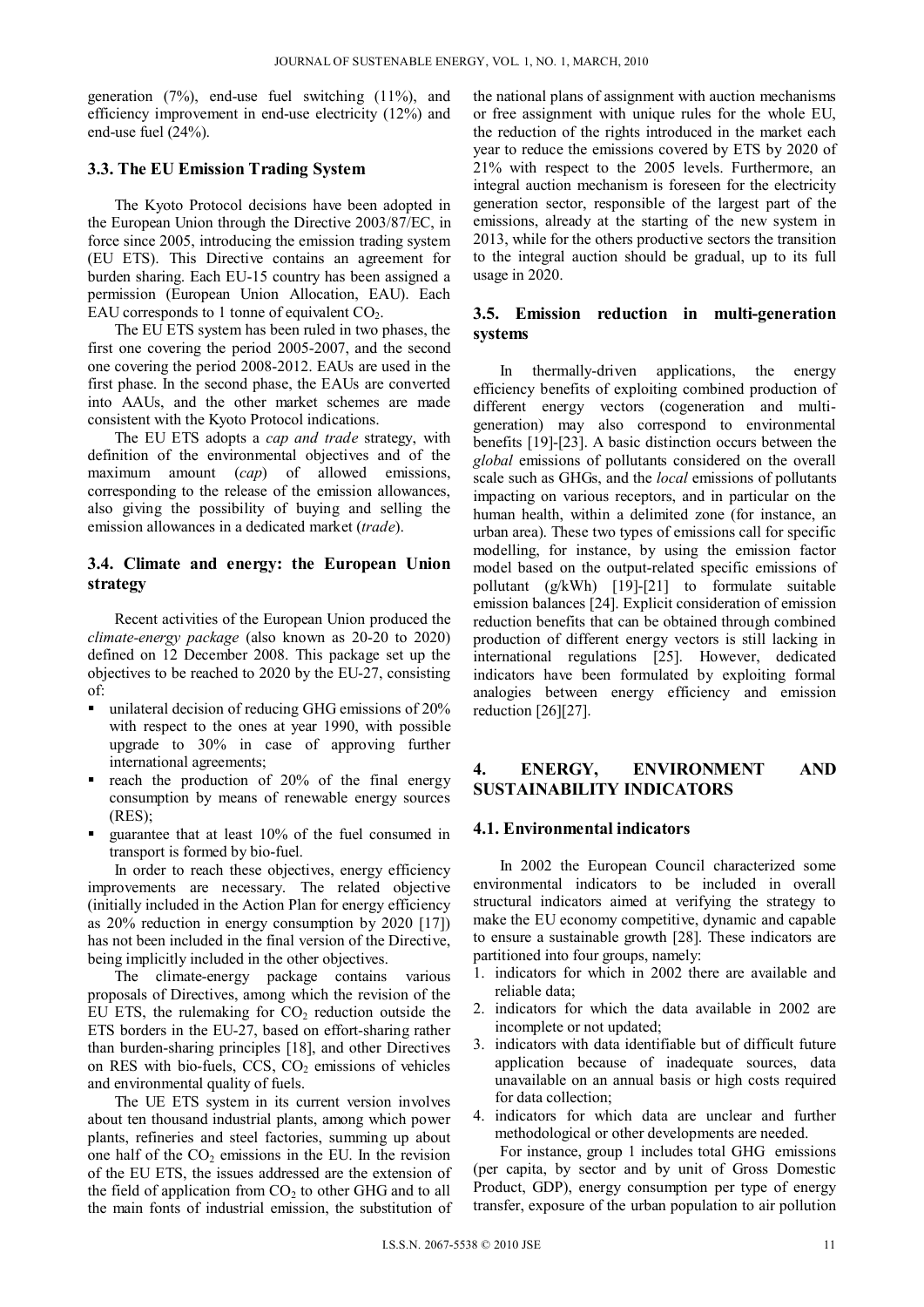(ozone and particulate matter), emissions of air pollutants like ozone precursors  $(CO, CH<sub>4</sub>, NO<sub>x</sub>$  and volatile organic compounds), particulate matter and  $SO_2$ , sustainability of fishing for selected species and areas with organic farming. Furthermore, group 2 contains indicators referred to transport, municipal waste, recycling, protected areas for biodiversity, and concentrations and balance of further substances. Group 3 includes indicators related to investment in transport, hazardous waste, recycling, water-related issues, natural resource productivity, pesticide use and evolution of land use. Finally, group 4 addresses entries related to transport noise, journey length and external cost internalization, waste prevention, toxic materials, biodiversity, material valorisation, intensity of primary material use, and others.

The report concludes by stating that a detailed work programme for the production of the indicators will be developed in the next stage. Priority will be given to the production of indicators feasible in 2002 and those feasible in 2002 but incomplete.

# **4.2. Sharing energy, environment and information concepts**

Studies and analyses on sustainable development are carried out on multiple dimensions. In the energy sectors, a first line of debate refers to the future of the energy sources [29][30], considering the deployment of the various sources with particular attention to the future role of renewable energy [31]-[33] and to the perspectives for energy use in developing countries [34]. Dedicated analyses refer to the expansion of the electricity sector [35][36], with integration of biomass production [37], decentralized electricity generation [38][39] and emergent storage solutions such as Plug-in Hybrid Electric Vehicles (PHEVs) [40].

In a wider way, energy system analyses also encompass extensive concepts of exergy [41], external costs [42][43], life cycle assessment (LCA) [44], quality assurance [45], risk and asset management and other aspects characterizing the economic growth [46][47].

A further direction to generalize the approaches to address energy system sustainability is indicated in [48], extending the energy system analyses by adding to the energy flows referred to the technical equipment all other energy flows concerning human societies, also including those referred to nutrition of humans and domesticated animals. Other perspectives depend on the possibility of providing energy services with less energy consumption [49] especially in the countries under fast development, that can immediately benefit from applying new solutions without paying replacement costs. Furthermore, information technologies will certainly play a significant role in terms of sustainability [50], notwithstanding their use can raise problems concerning energy supply [51]. Relevant benefits are expected from exploiting information theory concepts to formulate sustainability indices [52] and using *pervasive computing* [53][54] for extended monitoring of human and environmental data, and for widening worldwide communications. The challenges for making pervasive computing effective refer to reaching the largest part of the human communities and

natural areas, avoiding at the same time excessive amount of information delivered, intrusiveness and privacy violation.

Energy supply sustainability has to be evaluated by resorting to the definition of envisioned scenarios and to the adoption of suitable metrics and indicators [55]-[57] also applied to policy-making [58][59]. The width of the horizons to be analyzed in highly uncertain conditions makes conventional analyses based on individual criteria insufficient to represent the variety of options and scenarios. For this purpose, suitable solutions can be obtained by applying *multi-criteria* formulations [45][60]- [62].

## **4.3. Sustainability indicators**

The first sustainability indicator has been formulated by Dow Jones in 1999, to evaluate the financial performance of the best companies having sustainability as objective [63]. This indicator is formed by merging a set of criteria belonging to three dimensions (economic, environment and social). Weighting factors are applied to each criterion, For instance, in the economic dimension the main criteria are Codes of Conduct / Compliance / Corruption&Bribery (6% weight), Corporate Governance  $(6\%)$ , and Risk & Crisis Management  $(6\%)$ . In the environmental dimension, the main criterion is Environmental Reporting (from public data) (3% weight). In the social dimension, the main criteria are Corporate Citizenship/ Philanthropy (3% weight), Labour Practice Indicators (5%), Human Capital Development (5.5%), Social Reporting (from public data) (3%), and Talent Attraction & Retention (5.5%). For each dimension, other industry specific criteria can be added, with weighting factors depending on Industry.

The definition and use of sustainability indicators is a complex and challenging task [64] and is not exempt from criticisms, for instance because some indicators are limited to the available information or to a few individual aspects, or search for global characterizations based on the "three-E"s that do not preserve the fourth dimension of diversity among cultural groups, or are unable to link causes with outcomes [65]. Additional criticism based on resilience (capacity of the system to adapt to stresses and changes and transform itself to reach better states) is raised in [66]. Application of the principles, approaches and methodologies to be used require identification of a careful balance between the various entries and testing of the effectiveness of this balance on a broad spectrum of applications and scenarios [67]-[70].

Sustainable development deals with global issues such as implementation in regional scale [71], the need for ensuring global security [72], and overall social acceptance of technologies and solutions [73][74]. The complex equilibrium between the various aspects involved in sustainability analyses requires macro-level modelling of the impacts envisioned in properly defined scenarios [75][76]. The individual aspects of sustainable development need to be synthesized into suitable indicators. While translating technical, economic and to some extent environmental aspects into quantitative indicators may be a relatively easy task due to the type of variables involved, other indicators expressing ecological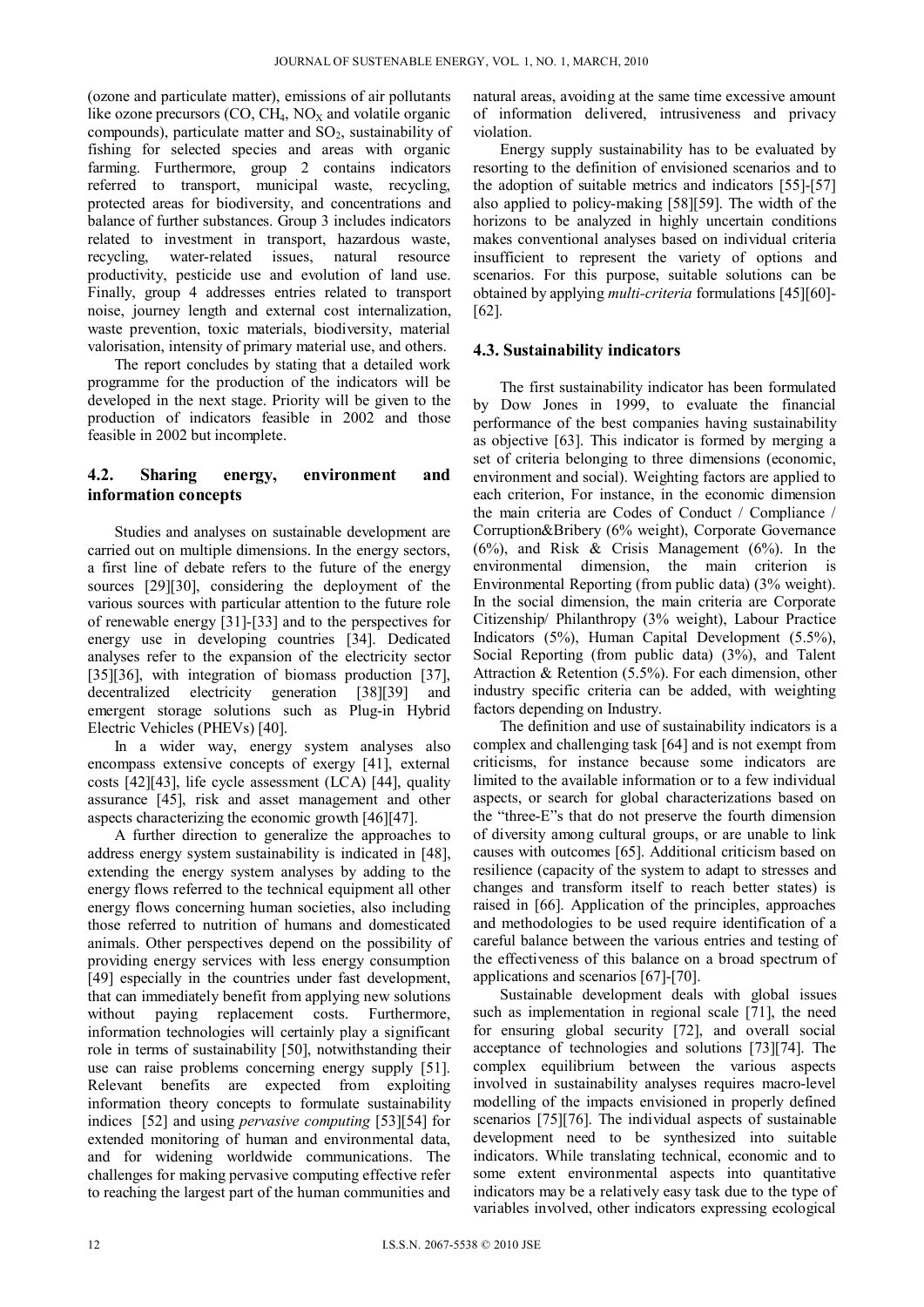[77] and social aspects [78] are more challenging to be formulated, including aspects of energy availability, political stability, as well as various forms of risks and quality of life.

# **5. INTERNATIONAL ORGANIZATIONS AND ACTIVITIES**

#### **5.1. Broader sustainability concepts**

The overall view on sustainability includes various concepts borrowed by different fields of knowledge and activity. Energy systems studies cannot leave out of consideration organizational, social and political aspects. Valuable inputs to understand and apply this broader view are provided by recent activities of various international organizations. For instance, the International Organization for Standardization (ISO) has recently released the publication ISO 9004:2009 "*Managing for the sustained success of an organization - A quality management approach*" [79]. The elaboration of this publication has taken as models the underlying principles of the companies that survived in the market for at least half a century, passing through different stages of technological evolution, life cycles of the products, applications of organization and management concepts, and different administrations. The synthesis of these underlying principles is deemed useful to indicate possible keys for the sustainable success of an organization capable to satisfy needs and expectations of all stakeholders (also including, besides management and personnel, the clients, suppliers, authorities, labour organizations, and so forth), by providing adequate responses and by maintaining equilibrium during time.

The ISO is also completing the definition of the standard ISO 26000 *Guide on social responsibility*, aiming at creating awareness of every type of organization on the impact of their activity on the society and on the environment. The final goal is that all activities have to be carried out by respecting legislation and ethical behaviour, and by making them consistent with the interests of the society and of sustainable development. The draft of the standard ISO 26000 has been approved on 14 February 2010 to be written in the Final Draft International Standard (FDIS) version, the last step before publishing it as official international standard.

#### **5.2. European documents on sustainability**

The European Union (EU) strategy for sustainable development has been adopted in 2001 and has been revised in 2006 and 2007. The main aspects are economics, society, environment and international relations, recalling the three-E's plus cultural diversity items mentioned in the Introduction. The EU strategy includes among other issues the integration of the environmental aspects in the European policies impacting on the environment. The main documents can be retrieved in [80]-[82].

The strategies for integration of the environment include internal politics (for energy, economics and

markets, environment, industry, transport and administration), external politics (environment and cooperation in external relationships) and actions in particular geographic regions (urban and coast areas).

Furthermore, the EU contributes to the world sustainable development by funding actions aimed at establishing a global agreement for sustainable development, according to the main objectives established by the General Assembly of the United Nations in the year 2000 [83]. The actions proposed for reaching these objectives are to progress towards the objectives of giving a public aid for development, reduce poverty in the least developed countries, and participate in the debate to offer worldwide public goods. The EU has confirmed in November 2005 that the objectives of its development politics include reduction of poverty in the world in the framework of sustainable development [84].

The instruments for supporting sustainable development include the definition of environmental indicators, a strategy for sustainable use of the natural resources, a strategy for waste prevention and recycling, an action plan for technologies consistent with the environment, a framework programme for innovation and competitiveness (period 2007-2013), a programme for ecologic and competitive small and medium enterprises, the promotion of social responsibility of entrepreneurship, an agenda for sustainable and competitive European tourism, and a worldwide fund for promotion of energy efficiency and renewable resources.

## **6. CONCLUSIONS**

Energy systems have been generally addressed in the past by looking at the individual characteristics of each system, mainly on the technical and economic points of view. The emergence of energy markets has then strengthened the focus on economics and in particular on profitability issues. More recently, environmental considerations have become crucial. The inclusion of environmental aspects has widened the scope of the analyses, creating the need for formulating and solving multi-objective problems. Alternatively, the objectives have comprehensively formulated been in economic terms, also embedding environmental aspects and more generally internalizing the external costs as the costs of activities having an impact on the society but not included in the economic balance of the subject who determines them. All these extensions increase complexity of the problem formulations and require more refined tools for their solutions, such as multi-criteria analyses. Sustainability is the common term used today to address future developments. Besides energy, environment and economics, further aspects concerning production organization and quality, risk and asset management, social issues, equity and ecology have to be integrated within a comprehensive framework. The international organizations are already providing directives, guidelines and recommendations to cover the broad aspects of the future evolutions of the human activities, indicating the main concepts and directions to be followed. The main challenges for scientists and engineers are to find suitable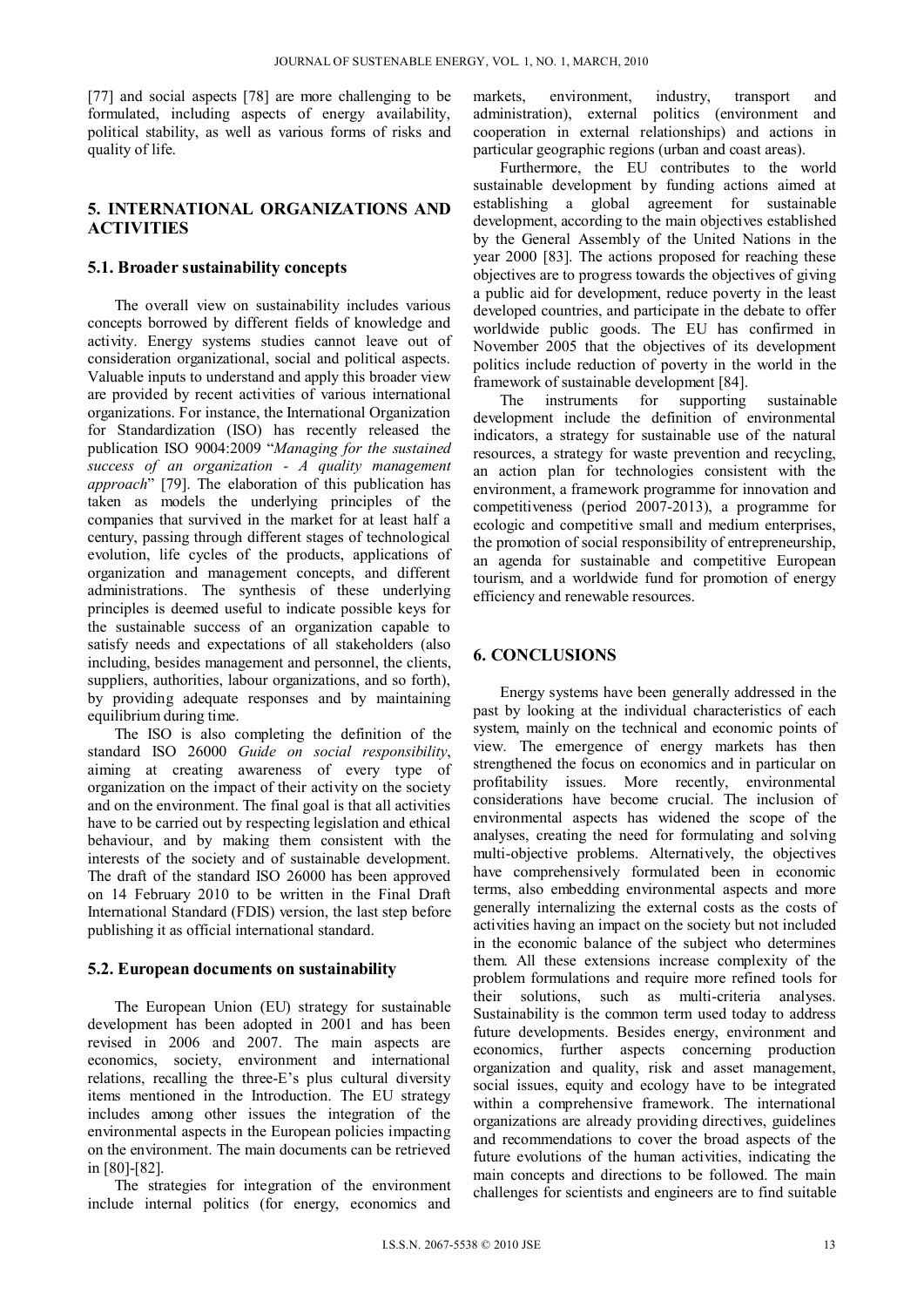formulations to address all these aspects in a quantitative way, identifying and assessing suitable solutions to ensure a truly sustainable development for today's and future generations.

#### **REFERENCES**

- [1] The World Commission on Environment and Development, Towards sustainable development, Chapter 2 in "Our Common Future" (Brundtland report), 1987, online: www.un-documents.net/ocf-02.htm.
- [2] G.H. Brundtland, Global change and our common future, Environment, 31 (5), 1989, 16-20.
- [3] UNESCO, Universal Declaration on Cultural Diversity, Adopted by the 31st Session of the General Conference of UNESCO, Paris, France, 2 November 2001, on-line: unesdoc.unesco.org/images/0012/001271/127160m.pdf
- [4] ISO, Management standards, on-line: http://www.iso.org/iso/iso\_catalogue/management\_standar ds.htm
- [5] H. Krapmeier and E. Droessler (ed.), CEPHEUS: living comfort without heating, Springer, Vienna, 2001.
- [6] J.H. Horlock, Cogeneration Combined Heat and Power (CHP). Krieger, Malabar, FL, 1997.
- [7] G. Chicco and P. Mancarella, From cogeneration to trigeneration: profitable alternatives in a competitive market, IEEE Transactions on Energy Conversion, 21 (1), March 2006, 265-272.
- [8] G. Chicco and P. Mancarella, Distributed Multi-Generation: a Comprehensive View, Renewable and Sustainable Energy Reviews, 13 (3), April 2009, 535-551.
- [9] European Union, Directive 2004/8/EC of the European Parliament and of the Council of 11 February 2004 on the promotion of cogeneration based on a useful heat demand in the internal energy market and amending Directive  $92/42/EC$ , on-line: http://europa.eu/legislation\_summaries/energy/energy\_effi ciency/l27021\_en.htm
- [10] European Commission, Commission Decision 2007/74/EC of 21 December 2006 establishing harmonised efficiency reference values for separate production of electricity and heat in application of Directive 2004/8/EC of the European Parliament and of the Council, Official Journal of the European Union, L 32, 6 February 2007.
- [11] P. Bertoldi and T. Huld, Tradable certificates for renewable electricity and energy savings, Energy Policy, 34 (2), 2006, 212-222.
- [12] M. Meinshausen, N. Meinshausen, W. Hare, S. C. B. Raper, K. Frieler, R. Knutti, D.J. Frame and M.R. Allen, Greenhouse-gas emission targets for limiting global warming to 2 °C, Nature 458, 30 April 2009, 1158-1163.
- [13] R.D. Garzon, High voltage circuit breakers: design and applications, Dekker, 2002.
- [14] Kyoto Protocol to the United Nations Framework Convention on Climate Change, Kyoto, Japan, 11 December 1997. on-line: unfccc.int/resource/docs/convkp/kpeng.html
- [15] European Environment Agency, Greenhouse gas emission trends and projections in Europe 2009 - Tracking progress towards Kyoto targets, Report No 9/2009, EEA, Copenhagen, Denmark, 2009.
- [16] International Energy Agency, Energy Technology Perspectives 2008 – Scenarios and strategies to 2050, OECD/IEA, Paris, France, 2008.
- [17] Communication from the Commission of 19 October 2006, Action Plan for Energy Efficiency: realising the Potential, COM(2006) 545, 2006.
- [18] P. Stephenson and J. Boston, Climate change, equity and the relevance of European 'effort-sharing' for global mitigation efforts, Climate Policy, 10, 2010, 3-16.
- [19] F. Meunier, Co- and tri-generation contribution to climate change control, Applied Thermal Engineering, 22, 2002, 703-718.
- [20] M. Cârdu and M. Baica, Regarding the greenhouse gas emissions of thermopower plants, Energy Conversion and Management, 43, 2002, 2135-2144.
- [21] E. Minciuc, O. Le Corre, V. Athanasovici and M. Tazerout, Fuel savings and  $CO<sub>2</sub>$  emissions for trigeneration systems, Applied Thermal Engineering, 23, 2003, 1333-1346.
- [22] G. Chicco and P. Mancarella, Assessment of the Greenhouse Gas emissions from cogeneration and trigeneration systems. Part I: models and indicators, Energy, 33 (3), March 2008, 410-417.
- [23] P. Mancarella and G. Chicco, CO2 emission reduction from multigeneration systems: evaluation of combined cooling heat and power scenarios, Energetica, 56 (8), August 2008, 326-333.
- [24] P. Mancarella and G. Chicco, Global and local emission impact assessment of distributed cogeneration systems with partial-load models, Applied Energy, 86 (10), 2009, 2096-2106.
- [25] E. Cardona and A. Piacentino, Cogeneration: a regulatory framework toward growth, Energy Policy, 33, 2005, 2100- 2111.
- [26] G. Chicco and P. Mancarella, Trigeneration Primary Energy Saving Evaluation for Energy Planning and Policy Development, Energy Policy, 35 (12), 2007, 6132-6144.
- [27] G. Chicco and P. Mancarella, A unified model for energy and environmental performance assessment of natural gasfueled poly-generation systems, Energy Conversion and Management, 49 (8), August 2008, 2069-2077.
- [28] European Commission, Report from the Commission to the Council of 20 September 2002, Analysis of the "open list" of environment-related headline indicators, on-line: http://europa.eu/legislation\_summaries/environment/sustai nable\_development/l28127\_en.htm
- [29] N. Lior, Energy resources and use: the present situation and possible paths to the future, Energy, 33 (6), June 2008, 842-857.
- [30] D. Abbott, Keeping the energy debate clean: how do we supply the world's energy needs?, Proceedings of the IEEE, 98 (1), 2010, 42-66.
- [31] M. Asif, and T. Muneer, Energy supply, its demand and security issues for developed and emerging economies, Renewable and Sustainable Energy Reviews, 11 (7), September 2007, 1388-1413.
- [32] P. del Río and M. Burguillo, Assessing the impact of renewable energy deployment on local sustainability: towards a theoretical framework, Renewable and Sustainable Energy Reviews, 12 (5), June 2008, 1325- 1344.
- [33] Varun, R. Prakash and I.K. Bhat, Energy, economics and environmental impacts of renewable energy systems, Renewable and Sustainable Energy Reviews, 13 (9), December 2009, 2716-2721.
- [34] A. Kemmler and D. Spreng, Energy indicators for tracking sustainability in developing countries, Energy Policy, 35 (4), 2007, 2466-2480.
- [35] J.D.K. Bishop, G.A.J. Amaratunga and C. Rodriguez, Linking energy policy, electricity generation and transmission using strong sustainability and cooptimization, Electric Power Systems Research, 80 (6), June 2010, 633-641.
- [36] E.L.L. Rovere, J.B. Soares, L.B. Oliveira and T. Lauria, Sustainable expansion of electricity sector: sustainability indicators as an instrument to support decision making,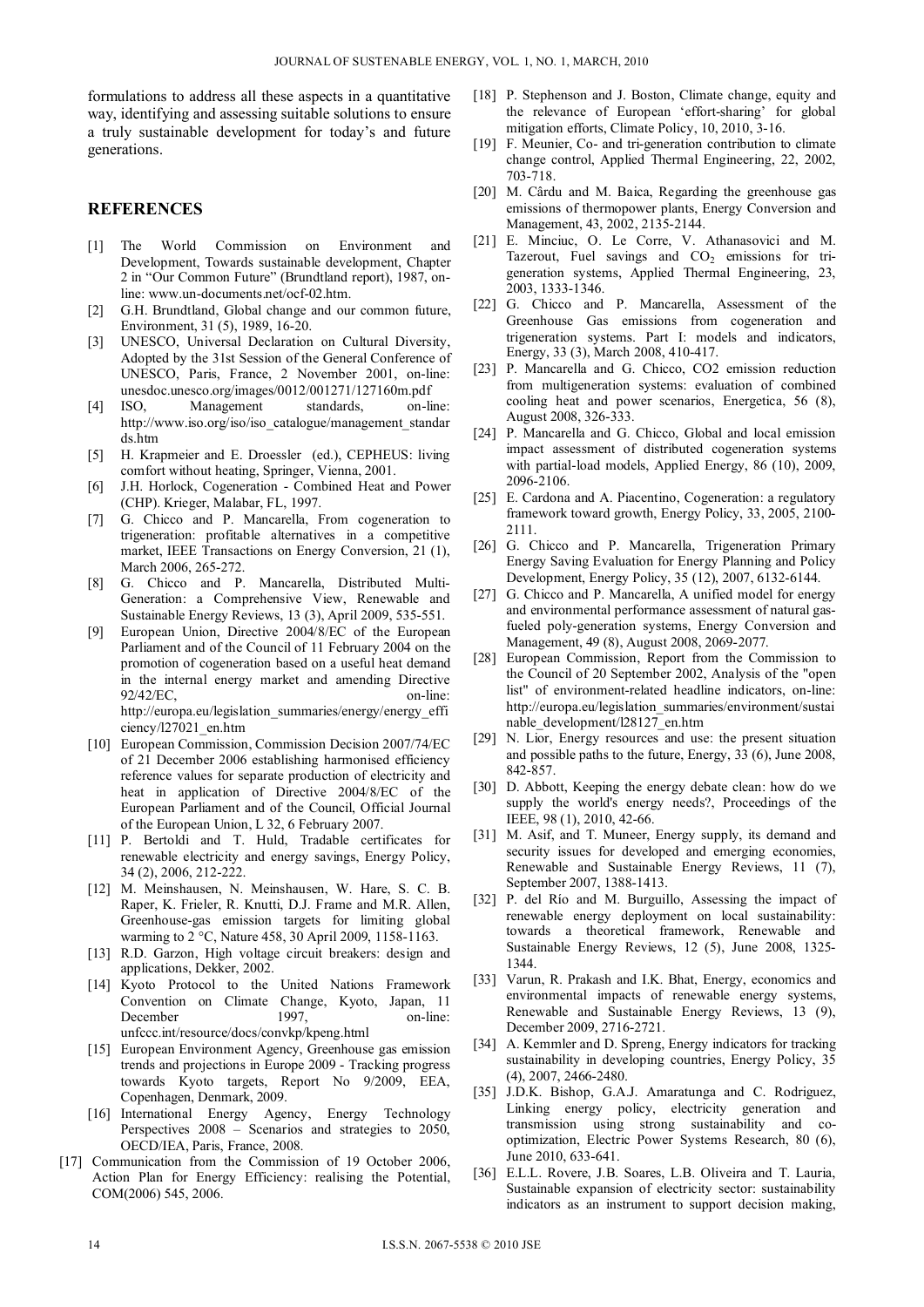Renewable and Sustainable Energy Reviews, 14 (1), January 2010, 422-429.

- [37] A. Evans, V. Strezov and T.J. Evans, Sustainability considerations for electricity generation from biomass, Renewable and Sustainable Energy Reviews, 14 (5), June 2010, 1419-1427.
- [38] K. Alanne, A. Saari, Distributed energy generation and sustainable development, Renewable and Sustainable Energy Reviews, 10 (6), December 2006, 539-558.
- [39] C.R. Karger and W. Hennings, Sustainability evaluation of decentralized electricity generation, Renewable and Sustainable Energy Reviews, 13 (3), April 2009, 583-593.
- [40] T.H. Bradley and A.A. Frank, Design, demonstrations and sustainability impact assessments for plug-in hybrid electric vehicles, Renewable and Sustainable Energy Reviews, 13 (1), January 2009, 115-128.
- [41] M.A. Rosen, I. Dincer and M. Kanoglu, Role of exergy in increasing efficiency and sustainability and reducing environmental impact, Energy Policy, 36 (1), January 2008, 128-137.
- [42] P. Bickel and R. Friedrich (ed.), European Commission, ExternE: Externalities of Energy, Methodology, 2005 update, on-line: www.externe.info/brussels/methup05.pdf
- [43] T. Kosugi, K. Tokimatsu, A. Kurosawa, N. Itsubo, H. Yagita and M. Sakagami, Internalization of the external costs of global environmental damage in an integrated assessment model, Energy Policy, 37 (7), July 2009, 2664- 2678.
- [44] D. Weisser, A guide to life-cycle greenhouse gas (GHG) emissions from electric supply technologies, Energy, 32, 2007, 1543-1559.
- [45] M. Giampietro, K. Mayumi and G. Munda, Integrated assessment and energy analysis: quality assurance in multi-criteria analysis of sustainability, Energy, 31 (1), January 2006, 59-86.
- [46] R.U. Ayres, H. Turton and T. Casten, Energy efficiency, sustainability and economic growth, Energy, 32 (5), May, 2007, 634-648.
- [47] R.U. Ayres, Sustainability economics: where do we stand?, Ecological Economics, 67 (2), September 2008, 281-310.
- [48] H. Haberl, The global socioeconomic energetic metabolism as a sustainability problem, Energy, 31 (1), January 2006, 87-99.
- [49] R. Haas, N. Nakicenovic, A. Ajanovic, T. Faber, L. Kranzl, A. Müller and G. Resch, Towards sustainability of energy systems: a primer on how to apply the concept of energy services to identify necessary trends and policies, Energy Policy, 36 (11), November 2008, 4012-4021.
- [50] S. Murugesan, Harnessing Green IT: principles and practices, IT Professional, 10 (1), 2008, 24-33.
- [51] A.J. Shah and N. Krishnan, Optimization of global data center thermal management workload for minimal environmental and economic burden, IEEE Trans. on Components and Packaging Technologies, 31 (1), 2008, 39-45.
- [52] C.W. Pawlowski, B.D. Fath, A.L. Mayer and H. Cabezas, Towards a sustainability index using information theory, Energy, 30 (8), June 2005, 1221-1231.
- [53] R.A. Cardenas-Tamayo, J.A. García-Macías, T.M. Miller, P. Rich, J. Davis, J. Albesa, M. Gasulla, J. Higuera, M.T. Penella, J. Garcia, A. Fernández-Montes, M.-A. Grado-Caffaro, K. Kappel, T. Grechenig, I. Umut, E. Uçar, J. Wall and J. Ward, Pervasive Computing Approaches to Environmental Sustainability, IEEE Pervasive Computing, 8 (1), 2009, 54-57.
- [54] A. Woodruff and J. Mankoff, Environmental sustainability, IEEE Pervasive Computing, 8 (1), 2009, 18-21.
- [55] R.C. Darton, Scenarios and metrics as guides to a sustainable future: the case of energy supply, Process Safety and Environmental Protection, 81 (5), September 2003, 295-302.<br>[56] F. Unander, Energy
- indicators and sustainable development: the International Energy Agency approach, Natural Resources Forum, 29 (4), November 2005, 377- 391.
- [57] N.H. Afgan, M.G. Carvalho and N.V. Hovanov, Energy system assessment with sustainability indicators, Energy Policy, 28 (9), July 2000, 603-612.
- [58] K.D. Patlitzianas, H. Doukas, A.G. Kagiannas and J. Psarras, Sustainable energy policy indicators: review and recommendations, Renewable Energy, 33 (5), May 2008, 966-973.
- [59] S. D'Alessandro, T. Luzzati and M. Morroni, Energy transition towards economic and environmental sustainability: feasible paths and policy implications, Journal of Cleaner Production, 18 (4), March 2010, 291- 298.
- [60] N.H. Afgan and M.G. Carvalho, Multi-criteria assessment of new and renewable energy power plants, Energy, 27 (8), August 2002, 739-755.
- [61] J.-J. Wang, Y.-Y. Jing, C.-F. Zhang and J.-H. Zhao, Review on multi-criteria decision analysis aid in sustainable energy decision-making, Renewable and Sustainable Energy Reviews, 13 (9), December 2009, 2263-2278.
- [62] A. Stirling, Multicriteria diversity analysis: a novel heuristic framework for appraising energy portfolios, Energy Policy, 38 (4), April 2010, 1622-1634.
- [63] Dow Jones Sustainability index, on-line: http://www.sustainability-index.com/
- [64] K. Kowalski, S. Stagl, R. Madlener and I. Omann, Sustainable energy futures: methodological challenges in combining scenarios and participatory multi-criteria analysis, European Journal of Operational Research, 197 (3), September 2009, 1063-1074.
- [65] H. Briassoulis, Sustainable development and its indicators: through a (Planner's) glass darkly, Journal of Environmental Planning and Management, 44 (3), 2001, 409-427.
- [66] A. Milman and A. Short, Incorporating resilience into sustainability indicators: an example for the urban water sector, Global Environmental Change, 18 (4), October 2008, 758-767.
- [67] C. Boyle and G.T.K. Coates, Sustainability principles and practice for engineers, IEEE Technology and Society Magazine, 24 (3), 2005, 32-39.
- [68] B.J.M. de Vries, A.C. Petersen, Conceptualizing sustainable development: an assessment methodology connecting values, knowledge, worldviews and scenarios, Ecological Economics, 68 (4), February 2009, 1006-1019.
- [69] H.I. Inyang, P.M. Schwarz and G.E. Mbamalu, Sustaining sustainability: approaches and contexts, Journal of Environmental Management, 90 (12), September 2009, 3687-3689.
- [70] V.E. Udo and P.M. Jansson, Bridging the gaps for global sustainable development: a quantitative analysis, Journal of Environmental Management, 90 (12), September 2009, 3700-3707.
- [71] V. Klevas, D. Streimikiene A. Kleviene, Sustainability assessment of the energy projects implementation in regional scale, Renewable and Sustainable Energy Reviews, 13 (1), January 2009, 155-166.
- [72] R. Blinc, A. Zidansek and I. Šlaus, Sustainable development and global security, Energy, 32 (6), June 2007, 883-890.
- [73] J.A. Tainter, Social complexity and sustainability, Ecological Complexity, 3 (2), June 2006, 91-103.